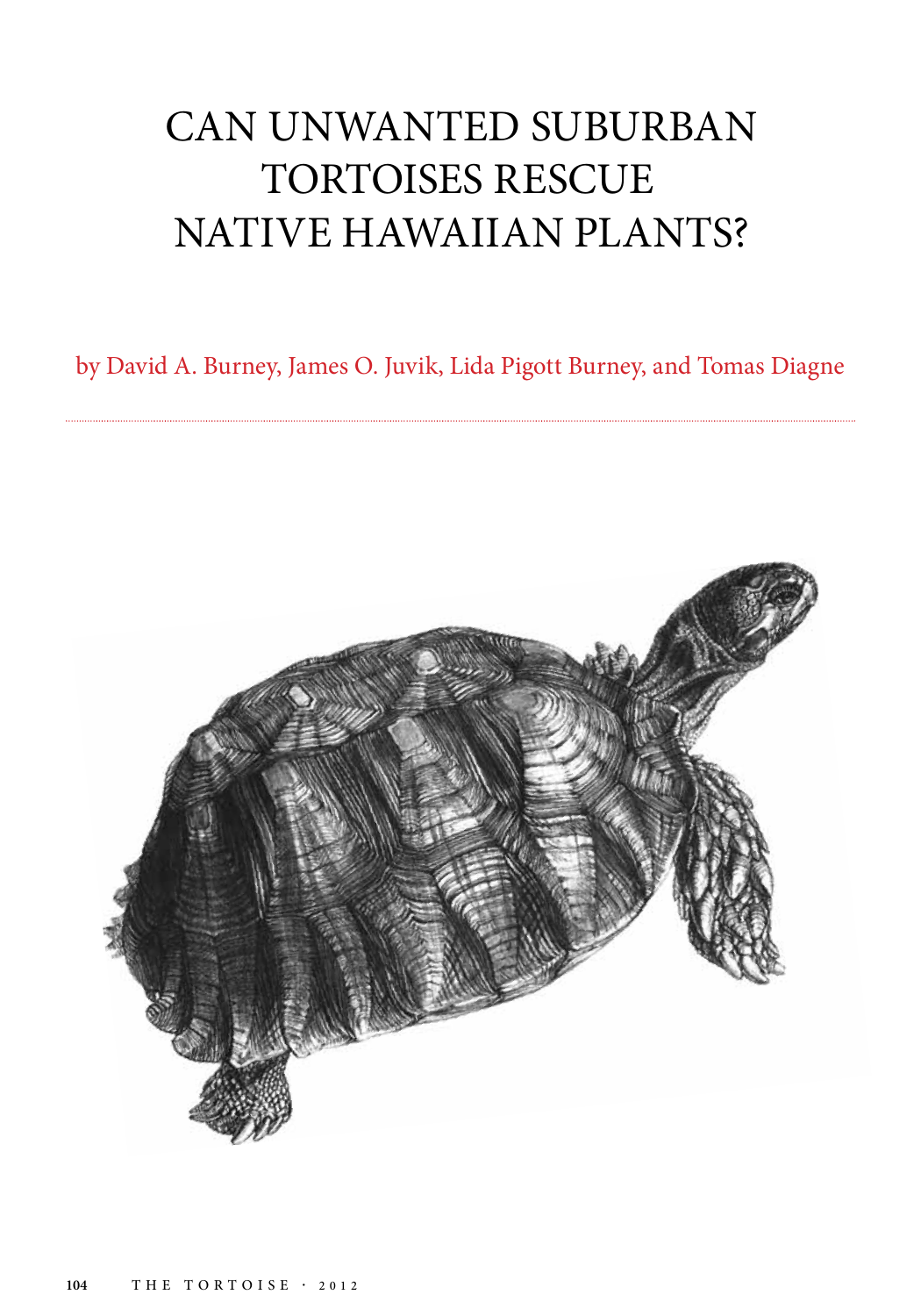Inrough a series of coincidences, surplus pet tortoises in Hawaii may end up offering a partial solution to the seemingly insurmountable challenge posed by invasive plants in the Makauwahi Cave Reserve on Kaua`i. This has come about through a serendipitous intersection of events in Africa, the Mascarene Islands, North America, and Hawaii.

The remote Hawaiian Islands were beyond the reach of naturally dispersing island tortoises, but the niches were apparently still there. Giant flightless ducks and geese evolved on these islands with tortoise-like beaks and other adaptations as terrestrial "meso-herbivores." Dating of these remarkable fossil remains shows that they went extinct soon after the arrival of Polynesians at the beginning of the last millennium leaving the niches for large native herbivores entirely empty. Other native birds, including important plant pollinators, and some plant species have also suffered extinction in recent centuries.

This trend accelerated after European settlement with the introduction of many invasive alien plants and the establishment of feral ungulate populations such as sheep, goats, cattle, and European swine, as well as other insidious invasives such as deer, rats, mongoose, feral house cats, and even mosquitoes, which transmit avian malaria to a poorly resistant native avifauna.

With its remaining native ecosystems continuing to lose species to extinction and contracting in area through urban development and degradation by invasive species impacts, Hawaii has become a global poster child for endangered species and "novel ecosystems." Novel ecosystems are biological communities intentionally or unintentionally manipulated and/or engineered by humans. In a recent article titled "*The New Normal*," Emma Marris posits that ecologists and conservationists are reluctantly accepting that we live in human controlled ecosystems where the traditional dichotomy between "alien" and "pristine" has become substantially blurred. Further, Marris states that ecosystem management objectives are confounded because many functionally important native species are already extinct and many established invasive plants and animals are likely here to stay. Managing such systems to optimize the preservation of local biodiversity along with

ecosystem services and a complex mix of often conflicting stakeholder interests clearly requires new paradigms and new tools.

Lacking any native mammalian herbivores, the majority of the over 1,000 native Hawaiian plant species on the islands have been widely regarded in the literature as singularly lacking in defensive mechanisms, such as spines and toxins, against large "toothsome" herbivores. However, evidence suggests that plants on the world's most remote islands, lacking native mammalian herbivores the "Toothless Islands" so to speak — may have developed some defenses against the birds and/ or reptiles with whom they co-evolved. Studies by Helen James and David Burney of *coprolites*, (fossil dung pellets), of one of the big extinct flightless ducks of Maui showed that they ate the terrestrial understory plants, even ferns and such, in Hawaii's primeval paradise. Some plants there, such as the dominant dry-forest koa trees and several of the strange and beautiful *Cyanea* species, exhibit strong *heterophylly* — different, presumably less palatable leaves near the ground, changing to larger and more succulent foliage above the likely upper reach of browsing animals. Many native Hawaiian plants are closely related to species in the South Pacific islands that undoubtedly co-evolved with the giant horned *Meiolania* tortoises that went extinct on many of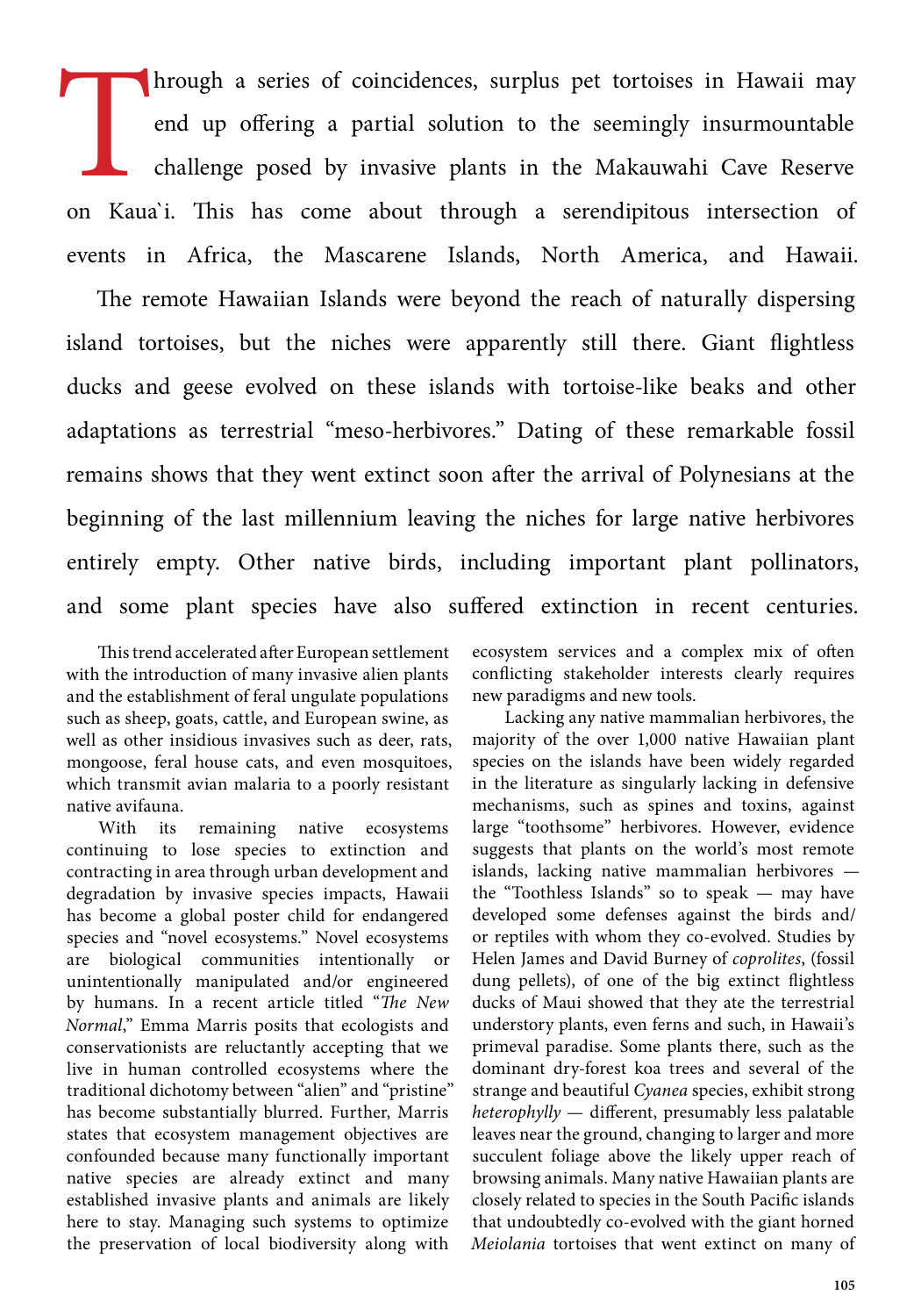

GRAPHICS BY CARL BUELL

The extinct, giant horned-tortoises of the family Meiolaniidae (top) exhibited a Gondwana distribution from the Cretaceous of Argentina to the late Pleistocene of Australia and Anthropocene of Melanesia, including Fiji and New Caledonia. Recent discoveries in Vanuatu of subfossil Meiolaniid tortoises in a comparatively recent Proto-Polynesian *(Lapita)* cultural context (2,700 yr BP) reinforce a pattern of Melanesian megafaunal extinctions congruent with the early human settlement chronology in the region. This extinction pattern closely replicates similar ones for Caribbean tortoises *(Chelonoidis sp.)* over the past 500 to 5,000 years, extinctions which likewise match with the dates of initial Amerindian settlement. In the Hawaiian Islands, too remote for natural tortoise colonization, a large flightless duck, the "tortoise-billed" *moa nalo* (bottom) evolved to fill this grazing herbivore niche. Its extinction also coincided with the arrival of the first Polynesian settlers almost a millennium ago. The ghosts of recently extinct giant tortoises and large flightless birds lurk in the ecological and evolutionary background for many oceanic islands of the world and we argue there are living proxy species potentially available to fill these lacunae and restore some semblance of appropriate native ecosystem structure and function.

these islands after human arrival in recent millennia.

S. Staten

In the Mascarene Islands of the southwestern Indian Ocean and other remote island areas, floras that had to defend themselves against giant birds and tortoises also show strong heterophylly, as well as saplings with tough flexible stems and often a purplish color on the lowermost leaves that may indicate the presence of certain defensive chemicals to discourage the toothless beaks of non-mammalian vertebrate herbivores. Research scientists such as Christine Griffiths have shown through careful experimentation that tortoises are highly beneficial to native Mascarene plants. They play at least three major roles: 1) controlling undergrowth, particularly competing non-native plants; 2) cycling nutrients in their dung; and 3) promoting the dispersal and germination of rare native plant seeds by ingesting the fruits.

Biologist and entrepreneur Owen Griffiths, owner of several nature preserves on Mauritius, Rodrigues, and Madagascar, has demonstrated through two decades of landscape management with tortoises that they quite reliably crop down invasive weeds introduced from the continents, and generally have less or even no preference at all in native plants of remote islands with their presumed defenses against "tortoise attack." On tiny and remote Rodrigues Island 650 km east of Mauritius, Griffiths' private-sector conservation venture, the François Leguat Giant Tortoise and Cave Reserve, has reintroduced over 130,000 rare native plants to a securely fenced 19 ha landscape previously degraded by goats and other livestock. Most of the weeding is done by two alien, but non-invasive, species of tortoises. Scientists believe they are ecologically similar to the two now-extinct *Cylindraspis* tortoises species first described by colonist François Leguat in the late 17th century.

The current "tortoise-based land management" results are astounding. Over 1,000 introduced Aldabra Tortoises *(Aldabrachelys gigantea)* and Madagascar Radiated Tortoises *(Astrochelys radiata)* keep the place looking as if a whole crew of expert horticulturists were cutting the grass and pulling the weeds and thus promoting native forest regeneration.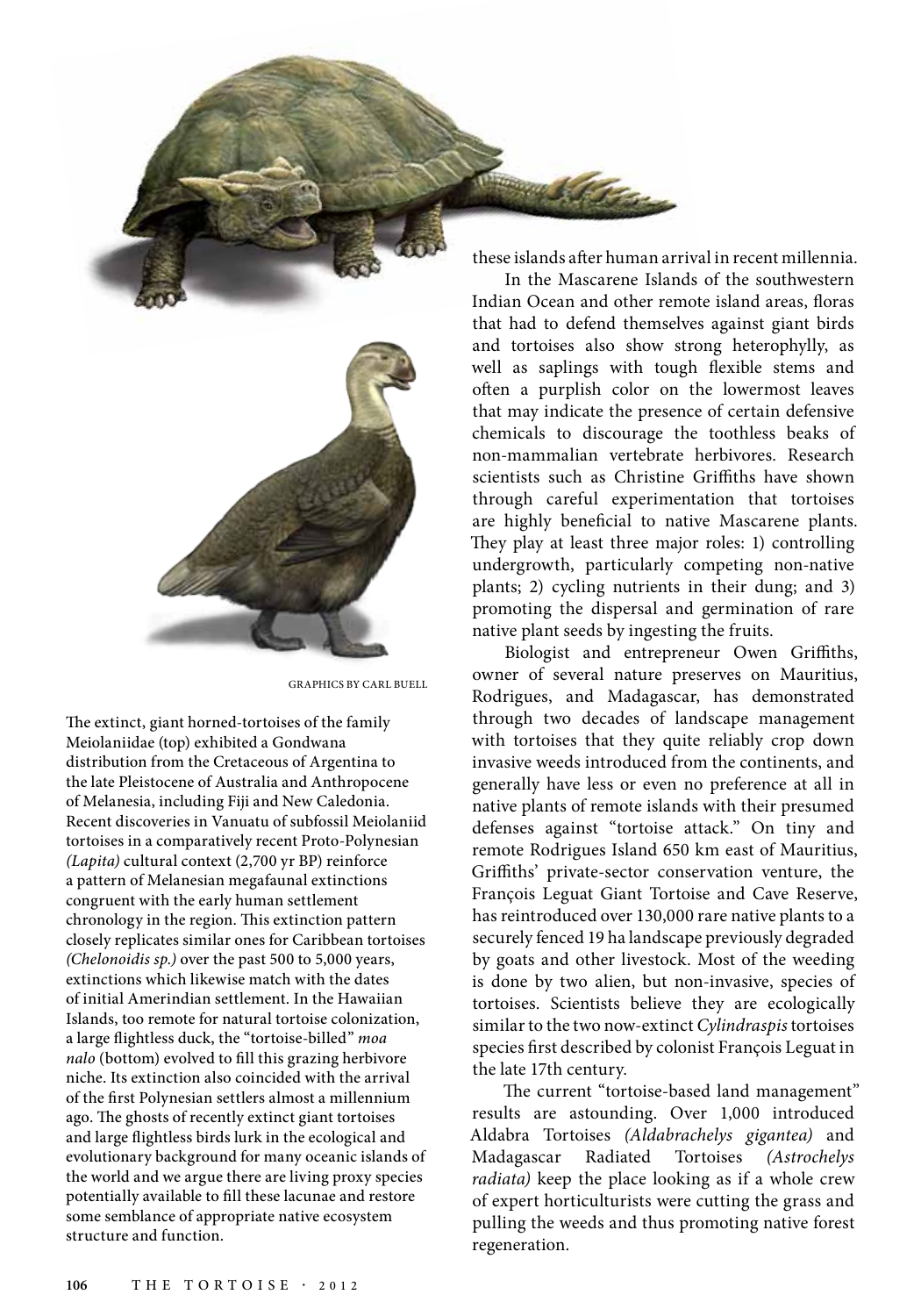

The arrival of tortoises to Makauwahi Cave Reserve has added a whole new dimension of interpretive opportunities and native plant restoration experiments there. Kids playing on the nearby beach, most of whom have already visited the site's remarkable fossil and archaeological digs and perhaps helped plant native trees on previous visits, have a whole new reason to come and learn (above). The first big Sulcata from Hilo, Hawaii, (below) received a traditional Hawaiian greeting.

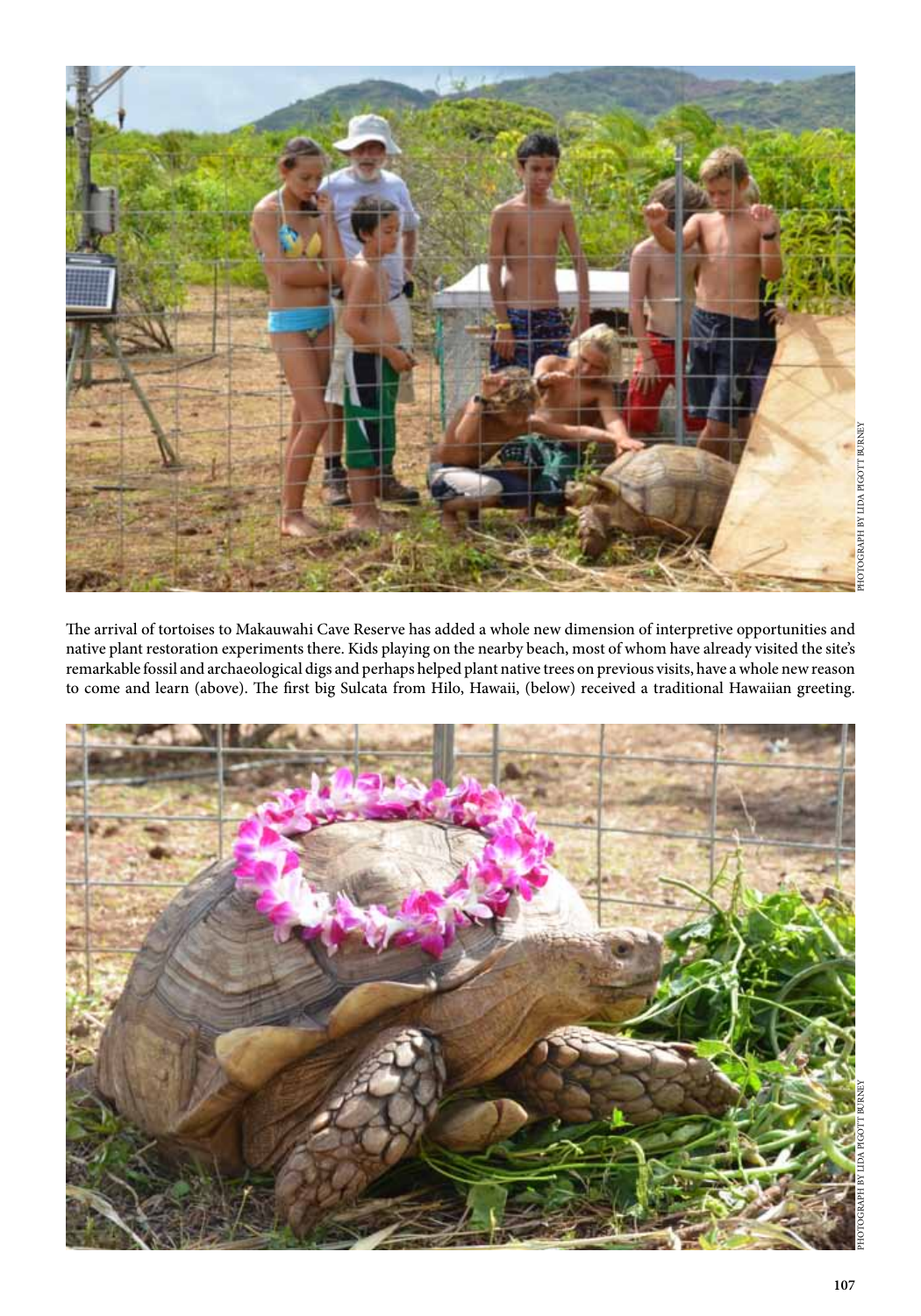### **MAKAUWAHI CAVE RESERVE: WHERE PAST AND FUTURE MEET**

Meanwhile, back on the sub-arid south coast of Kaua`i, there is also a place with a vaguely similar theme: the Makauwahi Cave Reserve. For two decades, scientists have excavated the rich fossil site in the cave's central sinkhole, recovering literally millions of fossils and thousands of human artifacts. This has allowed them to trace the environmental history of the last 10,000 years on the island. In the book *Back to the Future in the Caves of Kaua`i: A Scientist's Adventures in the Dark*, David Burney muses that large flightless ducks and geese — *moa nalo*, Hawaiian for the "lost fowl" — must have been important shapers of the landscape. As *keystone species* in ecological terminology, they may have grazed the forest understory as tortoises have been well-documented to do on other remote islands, or the giant ratite birds called *moa* in the Maori language did on New Zealand.

A compelling indirect clue that tortoise grazing might benefit native Hawaiian plants was noticed by the Burneys at the François Leguat Reserve on Rodrigues. In a strange twist, over the past century, at least two native Hawaiian plants have somehow become established as "invasive aliens" on Rodrigues, a grass and small shrub, and are found in the Rodrigues tortoise grazing paddocks where they appeared to be largely avoided by the tortoises. This was the first inkling that these Hawaiian species perhaps possessed some chemical or physical defenses that carried over from past co-evolution with the *moa nalo* to also protect them from tortoises?

At Makauwahi Cave on Kauai's south shore, the Burneys have a lease from Grove Farm Company on abandoned farmland and limestone mine spoil areas that, two decades ago, were almost devoid of native plants. With the help of thousands of volunteers and local school children, almost 6000 native plants have been established on the seven ha site, focusing on the reintroduction of native plant species that were predominant in the nearby cave's recent fossil record. Many of these species now reproduce on their own. Although the resulting "living museum" is beautifully maintained by staff and volunteers, non-native and highly invasive weeds introduced to Hawaii from the tropical continental areas of the world keep the workers on a desperate treadmill of weed control, struggling with mowers, weed whackers, and shovels to stem the tide of the green invasion.

In the summer of 2011, reserve managers decided it was time to try the "Indian Ocean solution," and get some tortoises to help. Aldabra Tortoises, however, are quite expensive, and shipping from the US mainland or from Owen Griffiths' excellent breeding facilities on Mauritius halfway around the world was beyond the small non-profit's budget.

Co-author and Professor at University of Hawaii — Hilo, Dr. James Juvik, Hawaii's tortoise expert, had a possible solution: the large African Spurred Tortoise, better known to enthusiasts as the Sulcata Tortoise *(Centrochelys sulcata)*, is abundantly available, even free for "adoption," in Hawaii, California and other states. Labeled the "suburban time bomb" because they are purchased as cute tiny pets that grow up and become longlived giants and ultimately a burden to their loving owners, Sulcata are often offered up for adoption. For most suburbanites, 50 to 100 kg of tortoise is just too much to look after. So it was decided, at the Makauwahi Cave Reserve, that the logical first step in making a systematic scientific test of giant tortoises as landscape managers in Hawaii would be to enlist the aid of this super-abundant, cheap, and hardy African species. Although yet another "alien" species, this tortoise meets the important criterion of not being "invasive."

Land tortoises, unlike aquatic turtles that can disappear under water, have never been documented to become invasive anywhere in the world, although they have been widely reintroduced to Indian Ocean islands, at Charles Darwin's suggestion, since 1874. Several kinds of land tortoises are popular pets throughout the world, and to our knowledge none have ever created a problem for any ecosystem. Quite the contrary, large tortoises were once abundant on most continents and oceanic islands until the arrival of humans drove almost all of these species to extinction. It has been proven over and over again that it is relatively easy to get rid of tortoises in contrast to mosquitoes, mongoose, rats, cats, and deer, if for some reason you don't want them around. With respect to Kaua`i, whether they would show a similar preference for weeds over the established native trees, shrubs, and groundcovers was a question readily answered only by controlled scientific field testing.

# **THE LAST CONTINENTAL GIANT: AFRICA'S SULCATA**

Against all odds, only a single continental giant tortoise among dozens of extinct sister species has survived the human diaspora of the past 50 millennia, and ironically it resides near the very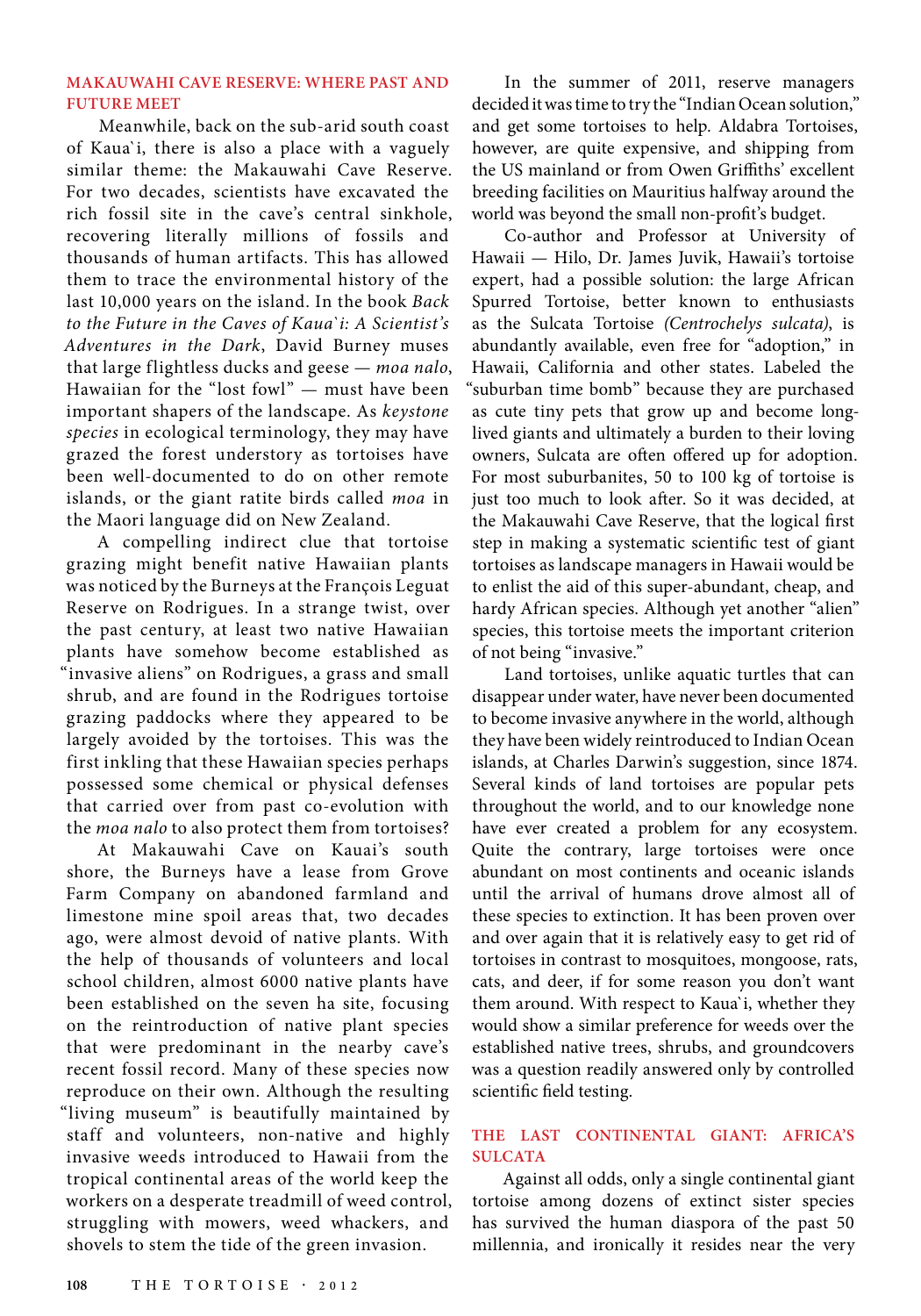

species' sub-Saharan native range tortoise densities have plunged.

SATELITTE IMAGE BY NASA TERRA SATELITTE

heartland of East African human evolution. Perhaps co-evolution with human ancestors that were only gradually increasing in lethal capabilities gave the species the time and savvy to adapt and strategize for survival in the face of this new and clever predator. The Sulcata must have had a few other things going for it to avoid the fate of its lost giant kin — being flipped over on the campfire and cooked in their own pot-like shells. Sulcata inhabits sub-desert grassland and thorn-scrub along the margins of the Sahara, where early hunter-gatherer populations would have been sparse and had to carefully weigh the caloric energy cost-benefit of digging tortoises from their deep burrows or waiting around for their occasional above-burrow appearance.

In the mid-seventh century, Sulcata caught a lucky break from their sympatric human inhabitants when Islam exploded out of Arabia and across North Africa. Nomads and trans-Sahara trade routes extended this religious diffusion rapidly southward into the Sahel range of Sulcata by the ninth and tenth centuries. With Islam came *Sharia* Law with strict food taboos as to what is permissible, *halaal*, and forbidden, *haraam*. Along with the obvious, pork and alcohol, ugly creatures of the ground like snakes, lizards and tortoises were *haraam*. This serendipitous religious conversion carried Sulcata survival safely through more than a millennium and into the 21st century. By now, however, the human population of the Sahel has multiplied manifold and hunter-gatherers have been replaced by a much higher density of pastoralists with their domesticated flocks of goats and sheep. The resulting overgrazing and encroaching desertification presents challenges for both people and tortoises in the region. Drought, poverty, and famine can sometimes overwhelm traditional religious strictures, and no *Sharia* Law is violated by collecting tortoises for export to distant global pet markets.

By the end of the last century in Senegal, on the western end of the Sulcata range, tortoise populations had become dangerously depleted and restricted to the northeast Ferlo region of the country. In the 1990s, local Senegalese conservationist and co-author Tomas Diagne took up the Sulcata conservation cause along with that of other indigenous turtle species. A "Tortoise Village" was then created, modeled on a French counterpart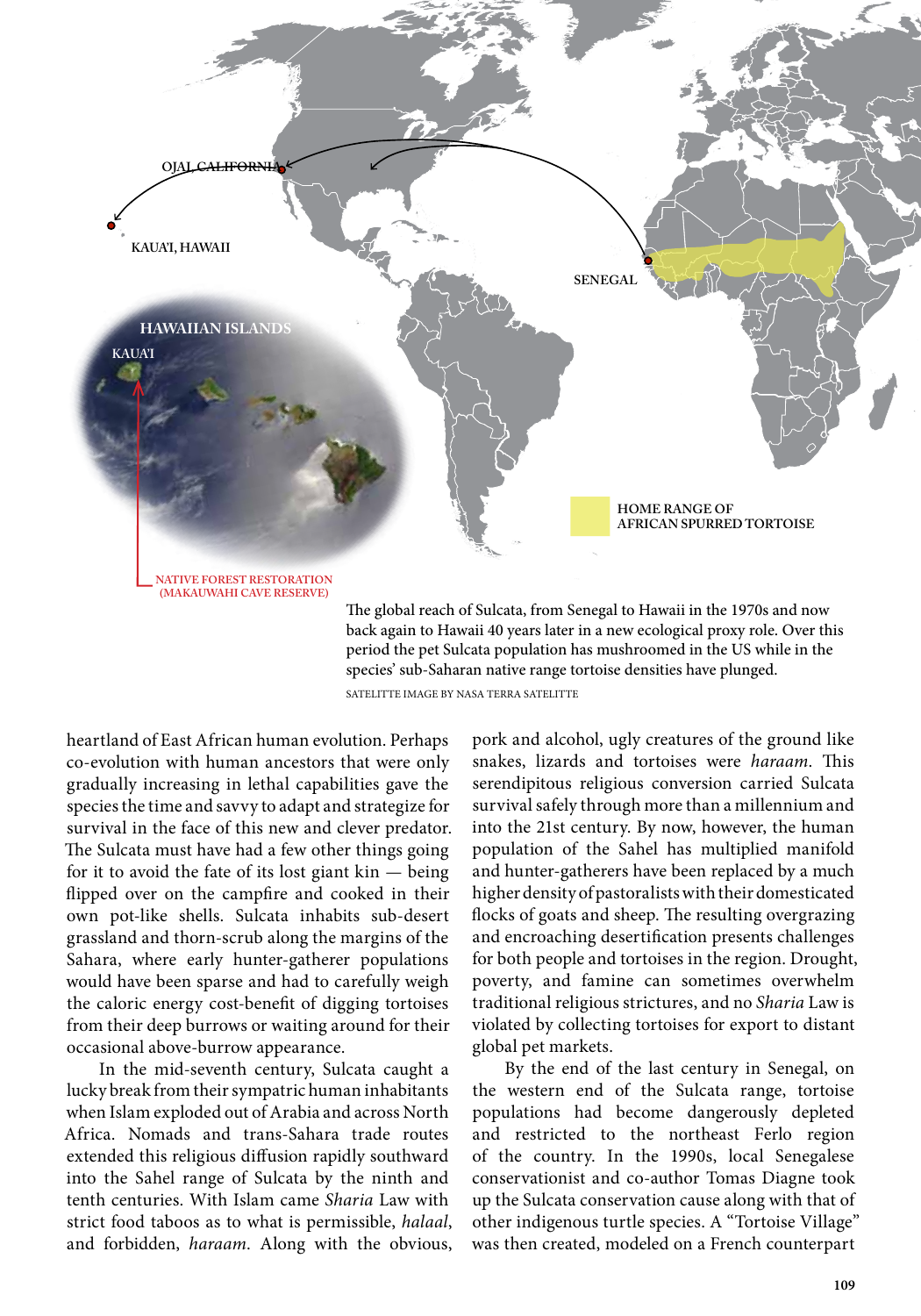developed by Bernard Devaux. Located about 20 miles outside the capital city of Dakar, the village pursues multiple objectives including environmental and conservation education for both locals and foreign tourists, a rescue center for confiscated animals, and a captive breeding facility to replenish wild populations. An "SOS Sulcata" field research program complements this effort. Over the past decade, village conservation education programs within the Sulcata's remaining habitat, and release and monitoring (radio tracking) of captive raised and confiscated tortoises into protected reserves has produced positive results and demonstrates the potential for more widespread restoration of this species in Senegal and perhaps across the Sahel.

## **"SULCATIZATION" AND A HISTORY OF SULCATA IN THE US PET TRADE 1965 - PRESENT**

In mid-September 2011, James O. Juvik was in his back yard in Hilo, Hawaii, slowly coaxing a 80 kg Sulcata tortoise into a very large pet carrier bound for David and Lida Pigott Burney on Kaua'i. Even with fresh papaya as the lure, progress was slow, giving Juvik a moment to contemplate an amazing convergence of tortoises, time, and space. Almost exactly forty years earlier to the day in 1971, a wooden crate had arrived from France at the Hilo Airport customs shed. The contents were two 30 to 35 cm long sub-adult Sulcata — perhaps the first bona fide pair ever imported into the US — destined

to become the founder stock for a pet tortoise craze that would sweep across the suburban backyards of Sunbelt America over the next forty years.

Earlier in the 1960s, one or two lone Sulcata had surfaced among the tortoise *aficionados* of southern California. Perhaps the very first was an animal brought back from an African expedition by Paquita Machris, a renowned big game hunter, conservationist, and Los Angeles philanthropist, whose quarry ranged the gamut from four-ton African elephants to Greenland narwhals, the unicorn whales, that would ultimately fill the stuffed animal dioramas of the LA County Museum. Fortunately, and more in the tradition of famous animal collector Frank Buck, this tortoise had been brought back alive. The beautiful and robust blond to yellow shell with deeply chiseled annual growth rings, and its apparent rarity, harking from an exotic and little known home range along the southern margins of the Sahara, created an immediate buzz in the greater Los Angeles tortoisekeeping community.

Juvik's new Sulcata, on the other hand, did not appear to acclimatize well to the near incessant trade wind showers and high humidity that build daily along the windward Hilo coast. Consequently, after only a short Hawaiian holiday stay, in November 1971 the pair were traded to Bill Zovickian, now one of the country's most acclaimed tortoise breeders, then living in Connecticut. Also about this time, Wayne Ferrell, a high end exotic reptile dealer at

"SOS Sulcata" supports conservation research and restoration efforts for this species. Rangers and scientists prepare to release confiscated and captive raised animals (with radio-transmitters attached) back into the wild at the Ferlo Faunal Reserve in the Northeast of Senegal. Multi-year studies over the past decade have demonstrated successful repatriation and good survivorship.

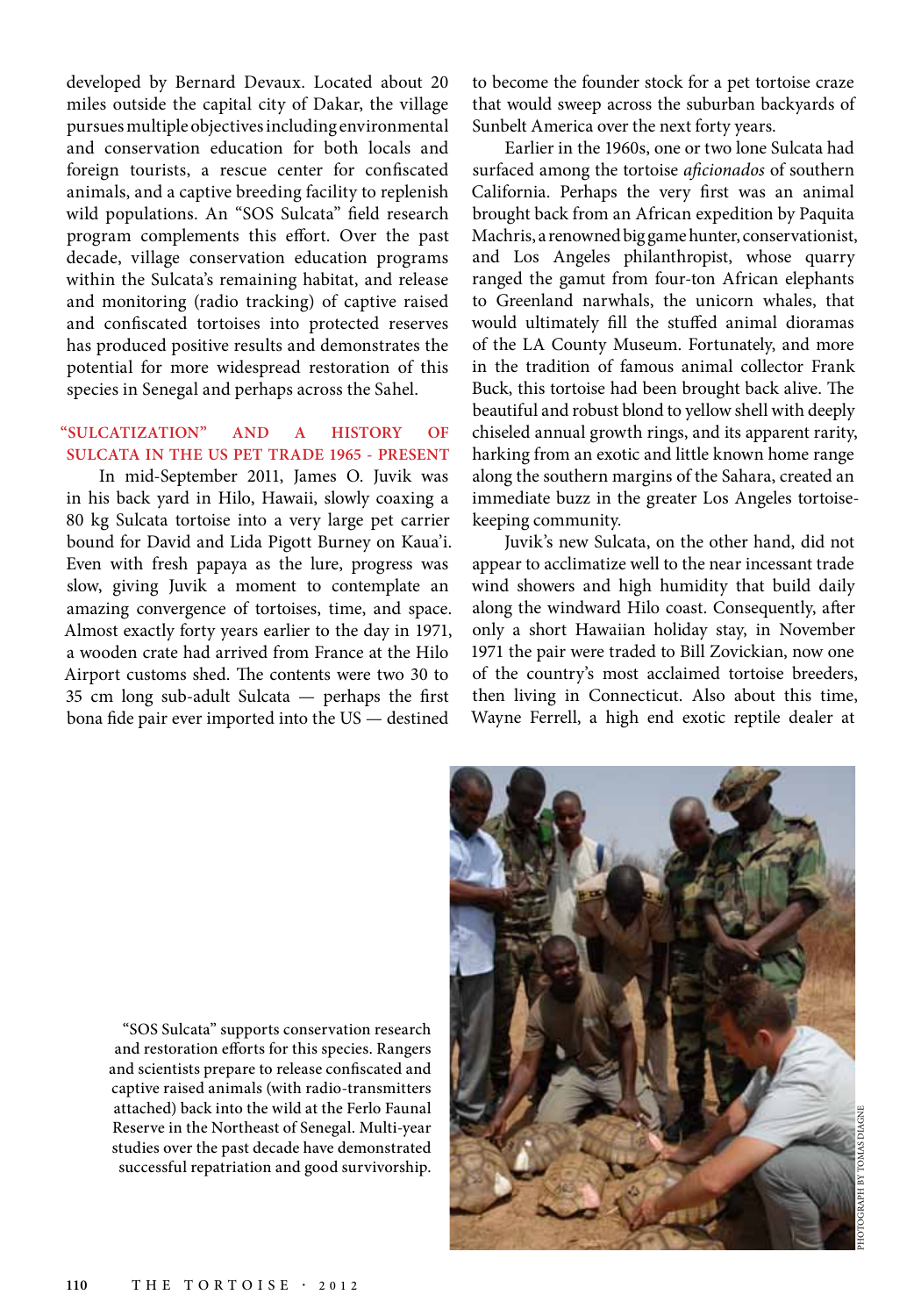the Herpetarium in San Francisco, began to import a few Sulcata. This is where as a teenager, Turtle Conservancy (TC) founder Eric Goode first saw the species and it immediately became a much coveted prize in his youthful tortoise collecting fantasies.

In 1973, Zovickian acquired yet another pair of Sulcata from a nearby Connecticut turtle collector, and by the spring of 1977, these four animals were rapidly reaching adult sizes with carapaces of 40 to 55 cm and weighing 15 to 30 kg. Zovickian tired of carting this group into and out of his heated garage for the New England winters and unseasonably cool spring and summer nights. So that year, he sent the tortoises south to a warmer and more agreeable arid climate at the San Antonio Zoo in Texas.

Over several years beginning in 1979, the first successful US reproduction was achieved at the zoo with over 130 eggs laid and 40 hatchlings produced. Based on a breeding loan agreement, a portion of offspring was returned to Zovickian, who dispersed animals to private collectors and breeders around the country. This domestic source finally allowed Eric Goode to realize his decade-long Sulcata dream, acquiring his first juveniles in 1981. As Eric recalls, "I went to the Bronx Zoo to meet Bill Zovickian and John Behler, and was handed my two hatchlings in a shoe box … I was so excited to finally acquire a Sulcata, but after a decade they outgrew the confines of my NYC apartment and it felt like I was living with two goats."

Goode's and Zovickian's similar experience of a "too big and truculent to succeed" syndrome were but a harbinger of things to come. A soon-to-beexponential cascade of cute pet shop tortoises about the size of a baseball was the result, apparently with no accompanying warning label that after little more than a decade of growth these cute pets could transform into indestructible backyard behemoths, of possibly near infinite longevity. In a recent article, even Dave Friend, one of the country's true Sulcataphiles and operator of the nation's largest Sulcata rescue center in Ojai, California, has admonished potential Sulcata pet keepers, "Do not hatch Sulcata to sell or add to your collection. There are way too many that need to be rescued and there are not enough homes to accept them."

Some years ago, TC chief scientist Ross Kiester coined the term *sulcatization* to characterize the general phenomenon of a tortoise species rapidly transitioning from a scarce import to nationwide pet shop saturation within a few decades through captive breeding. The scale of this Sulcata explosion in the US has been breathtaking. One San Diego breeder confided that his substantial Sulcata herd in the early 2000s was a virtual "tortoise mill" producing more than 3,000 eggs per year with high hatchling success. Female Sulcata can produce egg clutches of up to 30 and lay two to three clutches per year. As might be imagined, oversupply has driven hatchling prices down to around \$40 to \$50.



Paquita's Sulcata caught the attention of this discerning young woman at the 1967 Los Angeles Turtle Show. With distinguished herpetologists and zoo curators serving as judges, trophies and ribbons were awarded in different turtle and tortoise categories. With its first appearance a year earlier at the 1966 show, Paquita's unique pet had easily trounced all competitors to take "Best in Show" honors.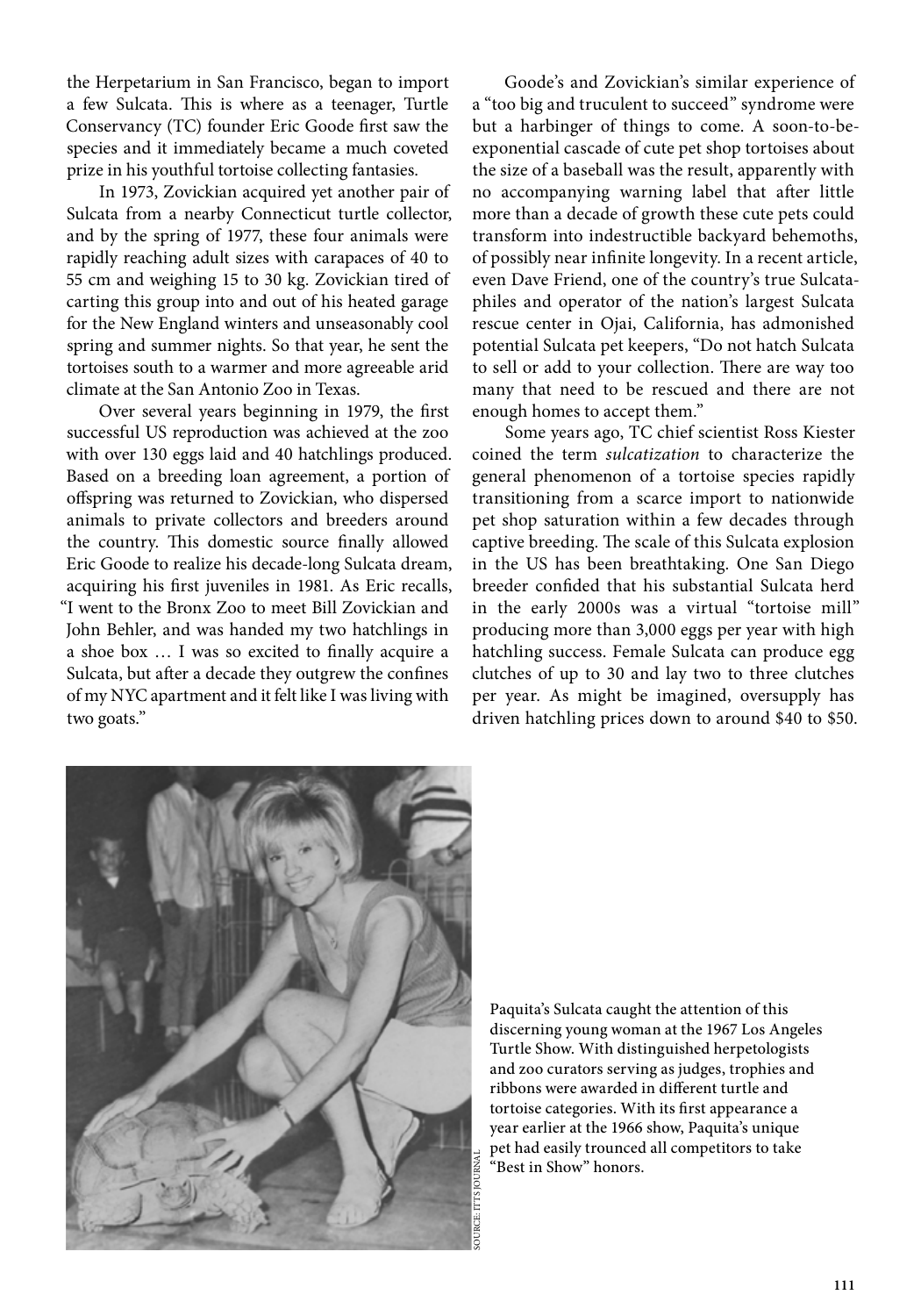Thus, the progeny of San Antonio's breeding success, with its early Hawaii connection, has inadvertently fueled a surplus of now unwanted backyard tortoises that may well exceed in numbers the remaining diminishing wild population in North Africa. Is there an end game for these fast growing giant pets?

#### **RETURN OF THE** *MOA NALO***, AND MORE**

The overarching goal of the Makauwahi Cave Reserve on Kaua`i is to preserve, study, and restore the remarkable limestone cave system and use the discoveries made there to design and carry out innovative conservation strategies. In that spirit, over 100 species of native and Polynesian-introduced plants have been reintroduced to this landscape to mimic to the extent possible the landscape that would have surrounded the site in the earliest stages of human contact. As a small non-profit, the reserve had over 12,000 visitors last year, and can claim 49 dedicated trained adult docents, 37 partner organizations, and a modest funding stream based on government and private grants, visitor donations, and sales of the book about the project.

The Burneys are paleoecologists and conservationists, but also farmers. Their paleoecology research has spanned the globe, from the Americas to Africa, Asia, and Madagascar. They have worked on remote islands in all three tropical oceans, studying how humans and nature have collided on one land mass after another, beginning where humans began in Africa and ending on tiny remote Rodrigues Island, one of the last human colonization events on the planet. So it was perhaps inevitable that Juvik found a

natural ally in the people and the idea of Makauwahi Cave Reserve, a place where scientists are looking for ways to grow large numbers of native Hawaiian plants and restore damaged agricultural landscapes.

The tortoise experiments on Kaua`i began with one, two, then three large Sulcatas and now six, ranging from 12 to 80 kg, all rescued from suburban backyards in Hawaii. The initial study site is on 0.81 ha of abandoned farmland that had been re-planted with native trees and shrubs beginning in late 2005. In July 2011, we began creating securely fenced enclosures for Sulcata. Heavy solid hog panels proved entirely satisfactory, but are an expensive option. On the other hand, ordinary fine-mesh galvanized concrete lathe works splendidly, and can be readily moved to modify the shape or size of an enclosure. Around the entire experiment, we built a very secure tortoise-proof fence of woven hog wire with extra cable reinforcements at ground level to hold large stubborn tortoises. The clay soil is too hard for the Sulcata to burrow under.

All our test animals are males, both because these are typically the only large animals locally available for rescue, and also because this should further allay any fears of accidental reproduction and escape as yet another biological invader. Readers knowledgeable in captive Sulcata husbandry can doubtless offer cautionary tales of the risks of confining large males together in small areas, because of their well known aggressive combat behavior. During the experimental research period, these tortoises are being constantly monitored by student field workers, volunteers, and reserve staff.

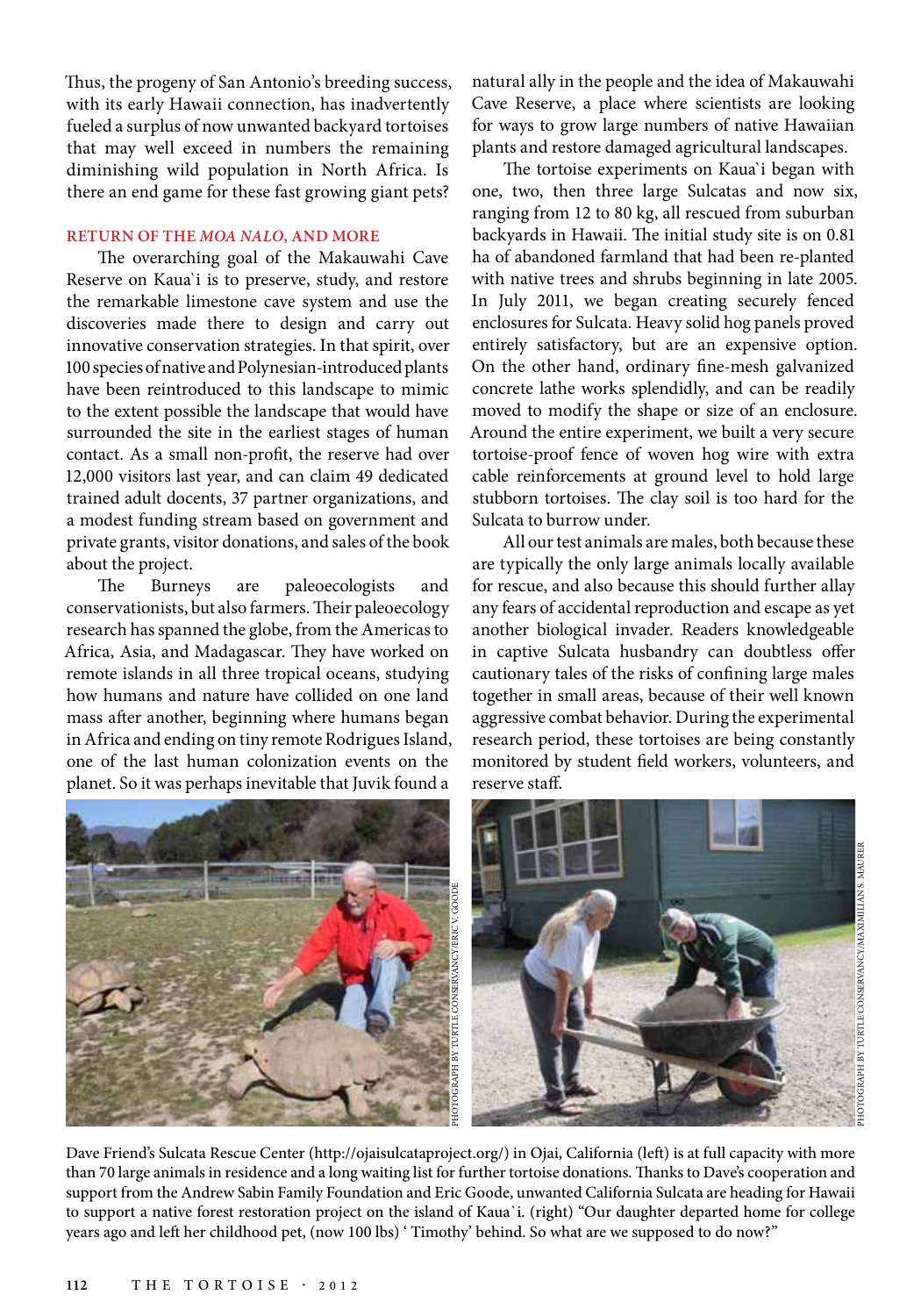

PHOTOGRAPH BY JAMES O. JUVIK

One of the native reforestation projects on the Makauwahi Cave Reserve has become an experimental facility for evaluating the beneficial effects of tortoise grazing as a weed control alternative to chemicals, mowers, and hand-pulling.

We now have the first of several systematic experiments running, in which about one-quarter of the field is stocked with tortoises, and the other threequarters is ungrazed. We started the experiment by mowing the tortoise area and adjacent control area first, then introducing the chelonians. Six months into this one-year experiment, the difference is remarkable in that the area lacking tortoises has become completely overgrown with weeds again. We periodically apply scan-sampling techniques to characterize tortoise behavior through the diurnal cycle, and note down which plants they are eating, what growth stage, and for how long. In addition, feeding trials are run where we present samples of native and non-native plant foods in a systematic manner and note tortoises' choices. We also keep notes on the state of the vegetation, and take repeat photographs from designated points in the field.

#### **WHAT WE FOUND**

At some stocking rate yet to be determined, perhaps eight large Sulcata per 0.41 ha, it seems possible to control the weeds in this type of reforestation project with only quite minimal input from horticultural technicians. Instead of the laborious mowing, weed whacking, and hand weeding practiced before, we now only need to mow the site once, put the tortoises on it, and leave the job mostly to them. So far only a few alien weeds are not kept at about a five cm height, even during winter rains, with intense tortoise grazing. Of these, the most prevalent so far is the spiny Sensitive Briar *(Mimosa pudica)*, which can be removed by hand weeding. Almost all other invasive non-native plants in the enclosures are eaten with relish. Some grasses are not eaten much when they reach the flowering stage, that is, when tortoise grazing is insufficient to fully suppress the grasses.

Sulcata are definitely "grazers" and not "browsers" in the simple sense that they tend to search downward for food and don't seem to sustain a feeding bout over their normal head height, even though they may taste items higher up. They have an extremely admirable habit of wedging underneath prostrate native shrubs and eating out all the hard-to-reach weed seedlings. What they don't eat, they trample. Their sleeping sites become quite wallowed, and the weeds quickly disappear at the base of these sprawling natives, with no observed harm to the shrub. This generally produces a low "mushroom" shape to these already attractive plants that heightens the naturally landscaped appearance. This look, that might be described as a kind of "Galapagos meets Serengeti" landscape, may well be structurally similar to the lowland landscapes of this area as they might have appeared before human arrival, scoured by hungry meso-herbivores, the giant flightless ducks and geese, or *moa nalo*.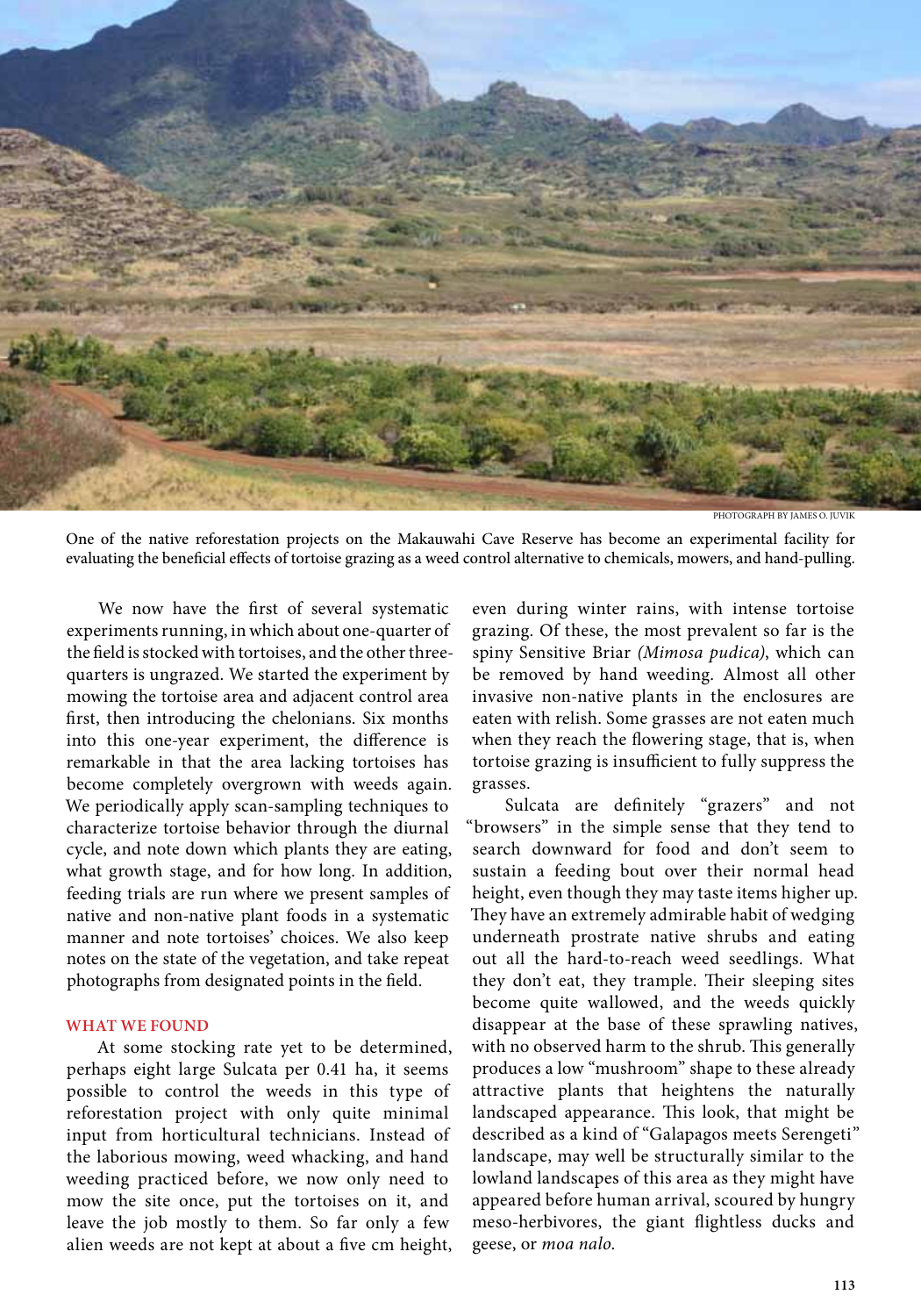We have a total of 128 hours of systematic direct field observation using conventional scan sampling of our tortoises' diurnal behavior. We have observed 23.5 hours of feeding behavior, in which twenty species of plants growing in the paddocks were fed upon for at least one sample taken at ten minute intervals for one minute. All plants consumed for a minimum of one minute were non-natives. No native plants were consumed regularly, although two species were occasionally tasted. A native groundcover species in the test enclosure, *ilie`e* or Leadwort *(Plumbago zeylanica)* was essentially ungrazed and continues to grow within tortoise reach while the non-natives all around them are repeatedly cropped away.

Favorite foods, in terms of our informal preference testing by presenting several cuttings of native and non-native plant materials simultaneously, include the hated invasive vine *mauna loa (Canavalia cathartica)* and tender young sprouts of any grasses previously cropped near ground level. *Mauna loa* can climb over young native trees and choke them out. Sulcata attack the plant at all stages with amazing fervor, gulping down four and a half meters or more of a vine stem before taking a break from swallowing. Their dung is almost always very firm and fibrous, as it is supposed to be. When we open a new section, they glut themselves on fresh greens, first eating non-native composites such as the aggressive invader Golden Crownbeard *(Verbesina encelioides)* and sprouting legumes such as *haole koa (Leucaena leucocephala)* and Rattle Pod *(Crotalaria)*.

## **WHAT WE WANT TO DO NOW**

Now that we feel we have fully mastered the husbandry of our four-legged weed eaters, we are ready to set up more rigorous experiments to tease out the details of this fascinating case of ecological surrogacy. We would like to use our portable fence system to create, inside the main enclosure, a grid of large pens of equal size on land reforested with native trees and shrubs that are competing with very aggressive non-native weeds. All the weeds would be mowed mechanically down to about three cm height, to in effect "reset" the vegetation structurally in the natives' favor. Following proper criteria of experimental design for statistical rigor, we would randomly choose several of the pens as controls, with no large grazers.

On others, we would place large and small Sulcata in various densities and combinations. This would give us insight regarding stocking rates, and size-specific food choice. We would also like to devote some of the test pens to alternative grazers, such as geese and lambs, alone and in combinations that include tortoises. The vegetation would be assessed for species composition, abundance, and biomass before starting the experiment, and at following intervals of days, weeks, even months. This is classic rangeland management experimental stuff, nothing unusual, except the tortoise part.

If the Makauwahi Cave Reserve can find a way to afford it, we would like to get some other species of tortoises, such as large Aldabras and small Leopard Tortoises *(Stigmochelys pardalis)*, to test in our experimental grid. An interesting hypothesis to test would be that larger Aldabra-sized tortoises could help control coarser weeds — perhaps even help clear land overgrown with non-native coarse grasses and shrubs. Similarly, Leopard Tortoises may help us the way Radiata Tortoises help the remarkable restoration projects in the Mascarenes, controlling some otherwise troublesome weeds at the seedling stage.

So much to do, so little time … for the humans anyway. While our tortoises munch away happily in their ever-growing pasture, with nothing better to do for perhaps half a century or more, the humans involved are busy figuring out how to scale this up. So far, the "crazy" idea of using giant tortoises to control weeds in native reforestation on Kaua`i is working even better than we had ever imagined before our first half-year of field tests began. If this bears out under more intense experimental scrutiny, we will have done more than just tested a hypothesis or two. We will have a breakthrough in native-plant horticulture that may have applications well beyond Makauwahi Cave Reserve. We are already planning several applications ourselves, on larger well-fenced landscapes.

This experimental project represents the unlikely, but fortunate, convergence of solutions to two conservation problems: a surplus of overgrown pets and a need to protect Hawaii's endangered flora from invasive weeds. If surplus Sulcata can work to successfully help restore native forest in Hawaii the concept can ultimately be expanded to other semi-arid islands such as the Bahamas and Turks and Caicos in the Caribbean, where endemic native tortoises were also exterminated only in the last millennium. This in turn should also serve to focus greater international attention on *in situ* conservation of the species in its dwindling sub-Saharan range. Meanwhile, at Makauwahi Cave Reserve visitors can savor a rare commodity in island conservation — real hope for a large scale breakthrough.